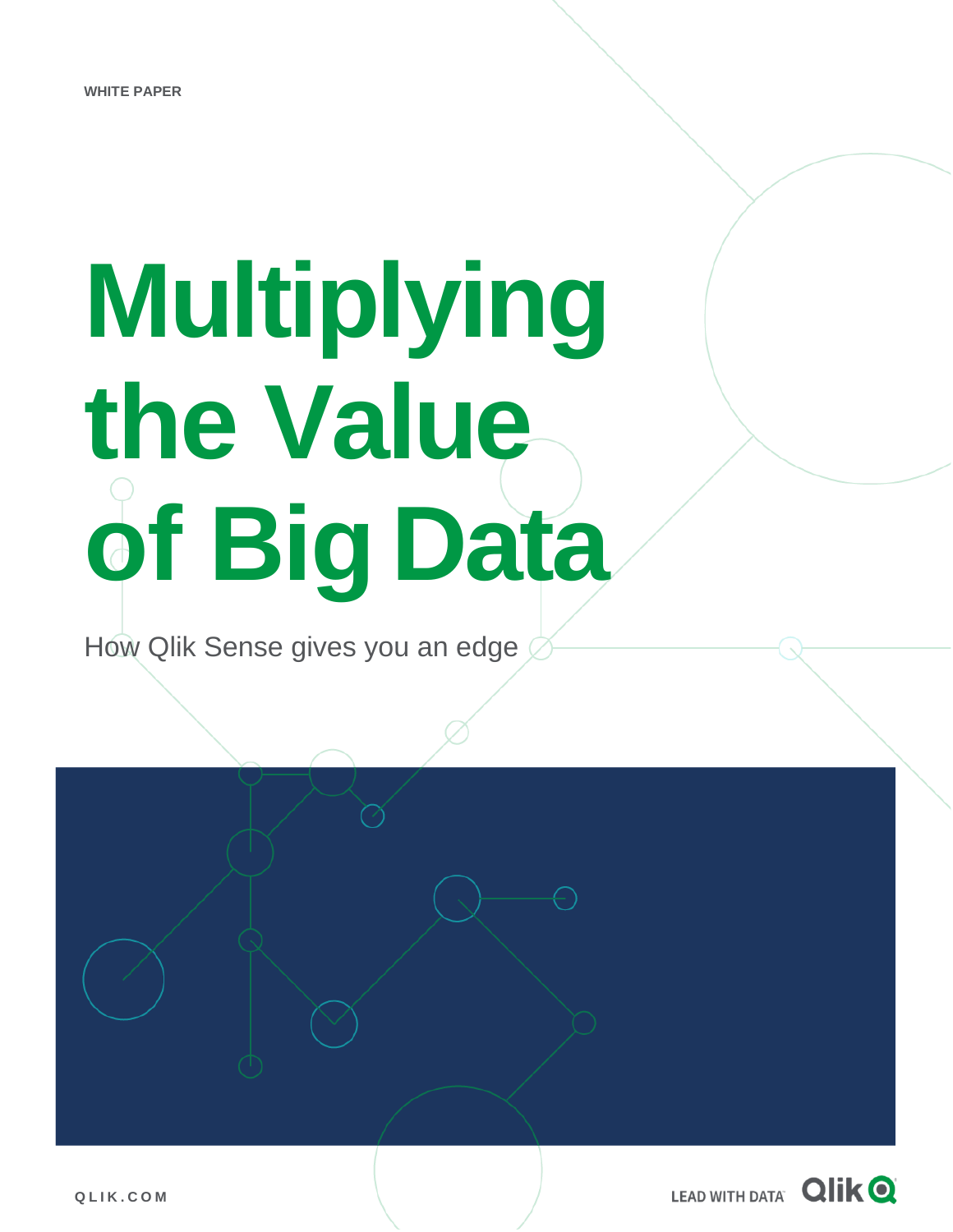## **TABLE OF CONTENTS**

| Summary                                                           | $\overline{2}$ |
|-------------------------------------------------------------------|----------------|
| Introduction                                                      | $\overline{2}$ |
| Using Big Data: Making it relevant, in-context and cost-effective | 3              |
| Qlik's options for handling your Big Data                         | $\overline{4}$ |
| Side-by-side comparison: Options for handling your Big Data       | $\overline{7}$ |
| <b>Qlik Sense and Big Data connectivity</b>                       | 8              |
| Going the last mile with Big Data                                 | 8              |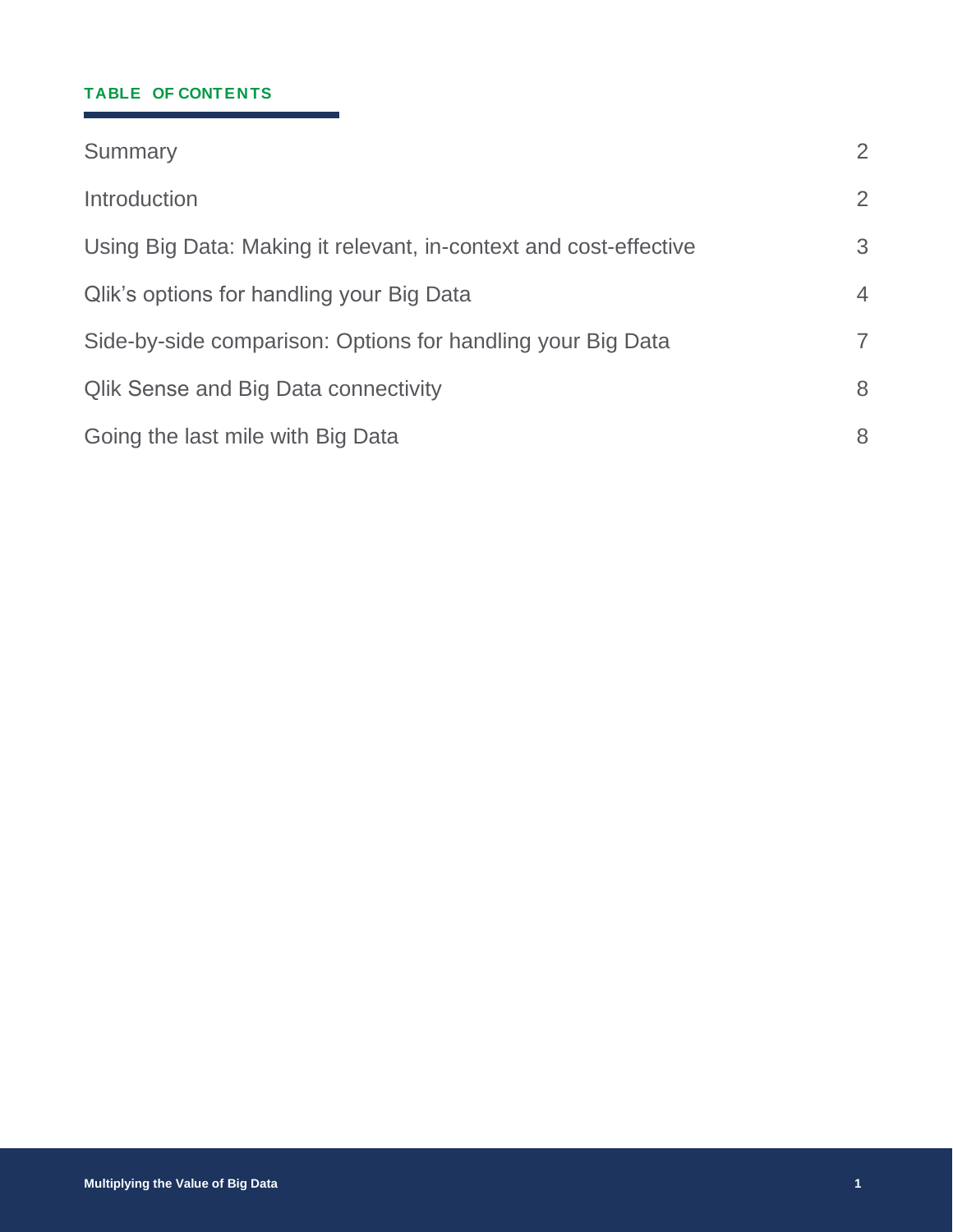#### **SUMMARY**

- You can't get all of Big Data's benefits until you make it easy for all your business users to analyze it.
- The key to empowering business users to analyze Big Data is to make it easy for them to access this information and then show them only what's relevant to them.
- There could be multiple methods for making Big Data relevant, and they depend on the volume and complexity of your data.
- Qlik Sense has a variety of options for enabling all your users to explore your Big Data and make discoveries within it — fast.

## **INTRODUCTION**

Big Data is no longer a new term, it's the new reality. But while most organizations are already putting it to use in terms of storing vast quantities of data, many are still struggling to figure out how to best work with Big Data. What are the best options for making it beneficial? How can one best utilize this vast repository to discover new opportunities, solve challenging problems and get an edge on their competitors?

This paper walks through Qlik's approach to making Big Data accessible to your Qlik Sense users, including a series of options for keeping your data relevant and in-context.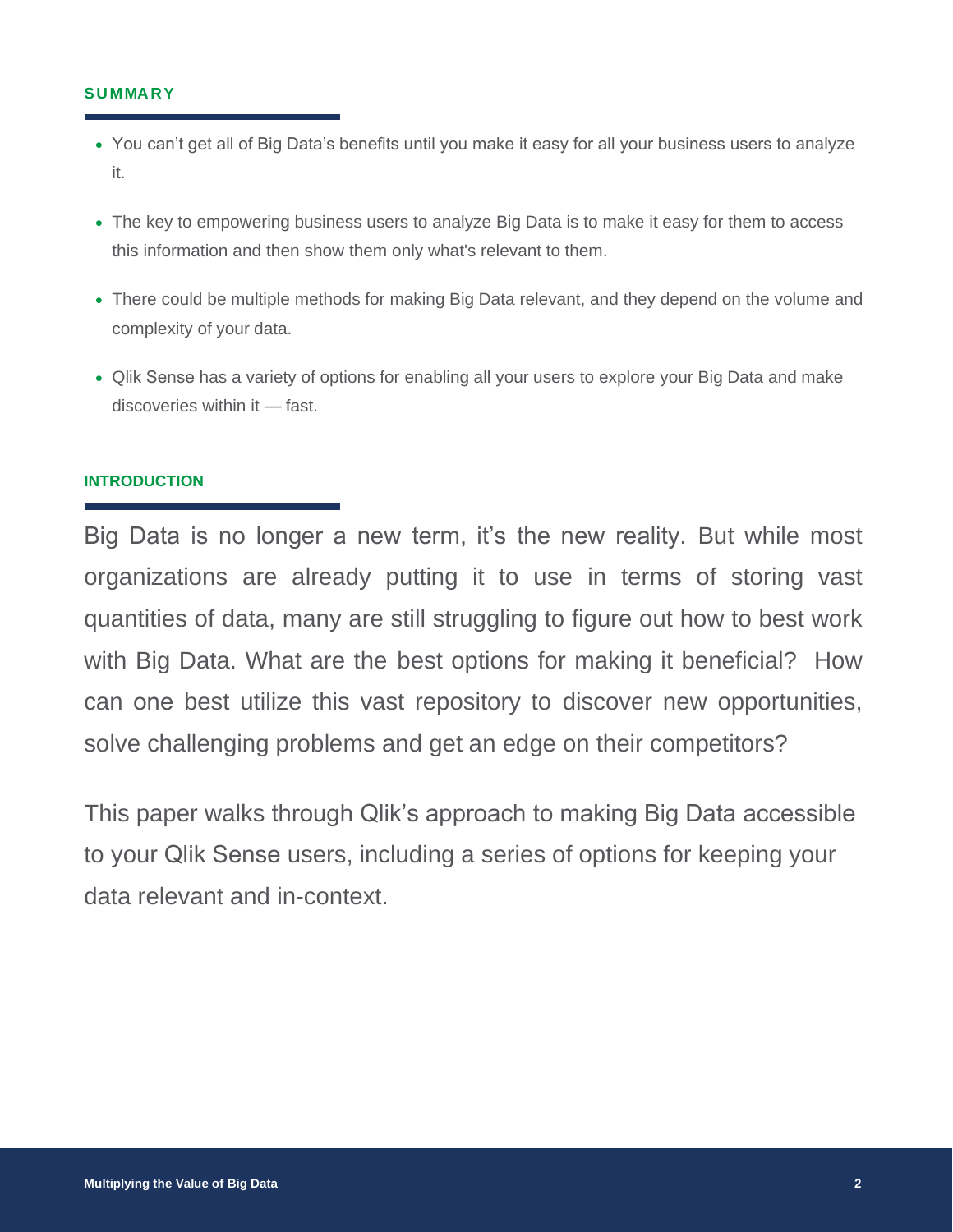# <span id="page-3-0"></span>Using Big Data: Making it relevant, in-context and cost-effective

Business users need their own way to navigate through massive amounts of data, find what's relevant, and get answers. Thus, there are some important aspects to consider when you're giving business users the ability to work with Big Data: the relevance and context of the information as well as the cost-effectiveness of delivering the data.

## **Relevance: The right information to the right person at the right time**

Qlik's approach is to start with what users need. And for users, access to the right data at the right time is more valuable than access to all the data, all the time. For example, a local bank branch manager would only want to understand the sales, customer intelligence, and market dynamics in their branch— not in the nationwide network. With that one consideration, we go from data overwhelm to data relevance.

## **Context: Allowing users to explore, dive deeper, and pivot**

Qlik Sense is different from other analytics solutions. Our one-of-akind Associative Engine dynamically associates every piece of your data with every other piece, in all your data sources. That makes it possible for users to dive in, explore freely, and always be surrounded by context. And whenever a user makes a selection, Qlik instantly updates all analytics and all associations to reflect that selection.

Let's look at an example. On the Qlik platform, a Sales by Region chart will be surrounded by related information — a Sales by Product chart or an interactive list of categories including date, location, customer, and sales history. If the user selects one region in the Sales by Region chart, the Sales by Product chart updates to show sales from the selected region. That makes it incredibly easy to focus on (for example) a particular product in a particular geography sold to a particular customer.

This associative experience becomes even more useful where there are hundreds or thousands of products, customers, and geographies. Rather than scrolling through thousands of items, users can slice massive datasets with a few clicks.

#### **CUSTOMER EXAMPLE:** Major Package

Delivery Service

## **Up to 1.6 billion records per week**

Could previously only look at one week of data at a time

#### **Solution:**

- ODAG provides users with a rolling multi-week overview of package volume and delivery performance.
- Users then drill into detail to compare trends and seasonal activity to better understand performance

#### **Applications:**

- Predictive workloads
- Delivery accuracy
- Customer campaign performance
- Problem package sources
- Route coverage
- Workload efficiency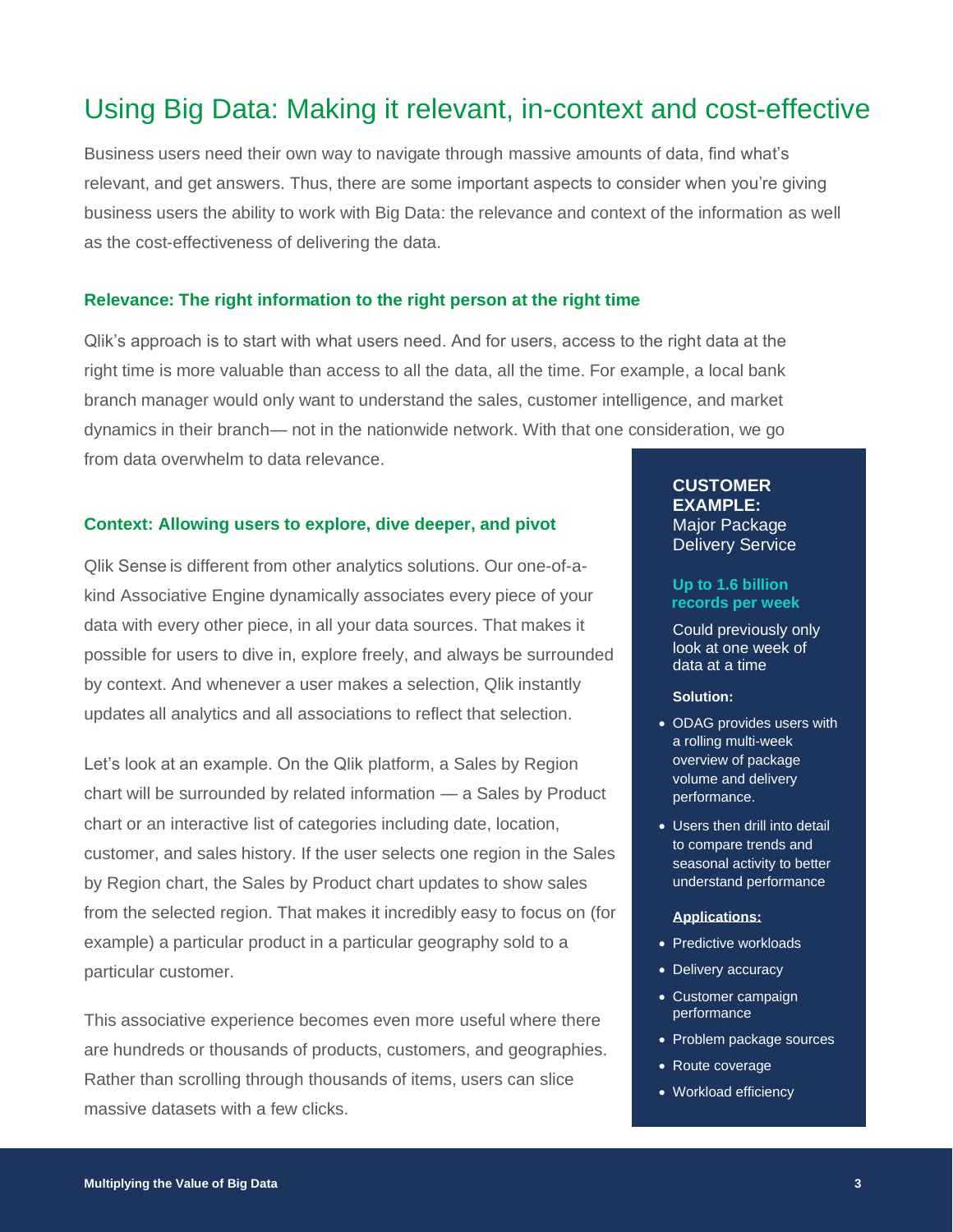## **Cost-effective: Compute power vs. demand for real-time data vs. budget**

In a perfect world, every user would have unlimited compute power to view and analyze unlimited amounts of up-to-date data. But the reality is that organizations need to balance desired compute resources vs. budget constraints as well as business needs vs. data recency. What information does the business (and/or the user) require to be up-to-the minute? What segments of data does each department need to analyze? How can compute usage be optimized to ensure the company is effectively spending its IT budget? Qlik Sense gives you the capabilities to:

- Fine-tune which dashboards should be refreshed at regular intervals vs. having the user control when information is updated.
- Provide everyone with pre-selected sets of data for analysis or let each user select for themselves which data they want to explore in detail.
- Analyze the quantity and variety of queries against a data repository to better optimize user interaction vs. server costs

# <span id="page-4-0"></span>Qlik's options for handling your Big Data

How you structure, access, and use your Big Data differs, of course, depending on what you do and what type of data you're working with. Qlik Sense offers a range of built-in capabilities and multiple techniques that you can use individually or in combination:

- In-memory
- Segmentation
- On-Demand App Generation
- Dynamic Views
- Custom and other methods

In some cases, one method will be enough. In others, you'll want to use several methods. As always, you'll have to navigate some tradeoffs between flexibility; user performance; and data volume, variety, and velocity.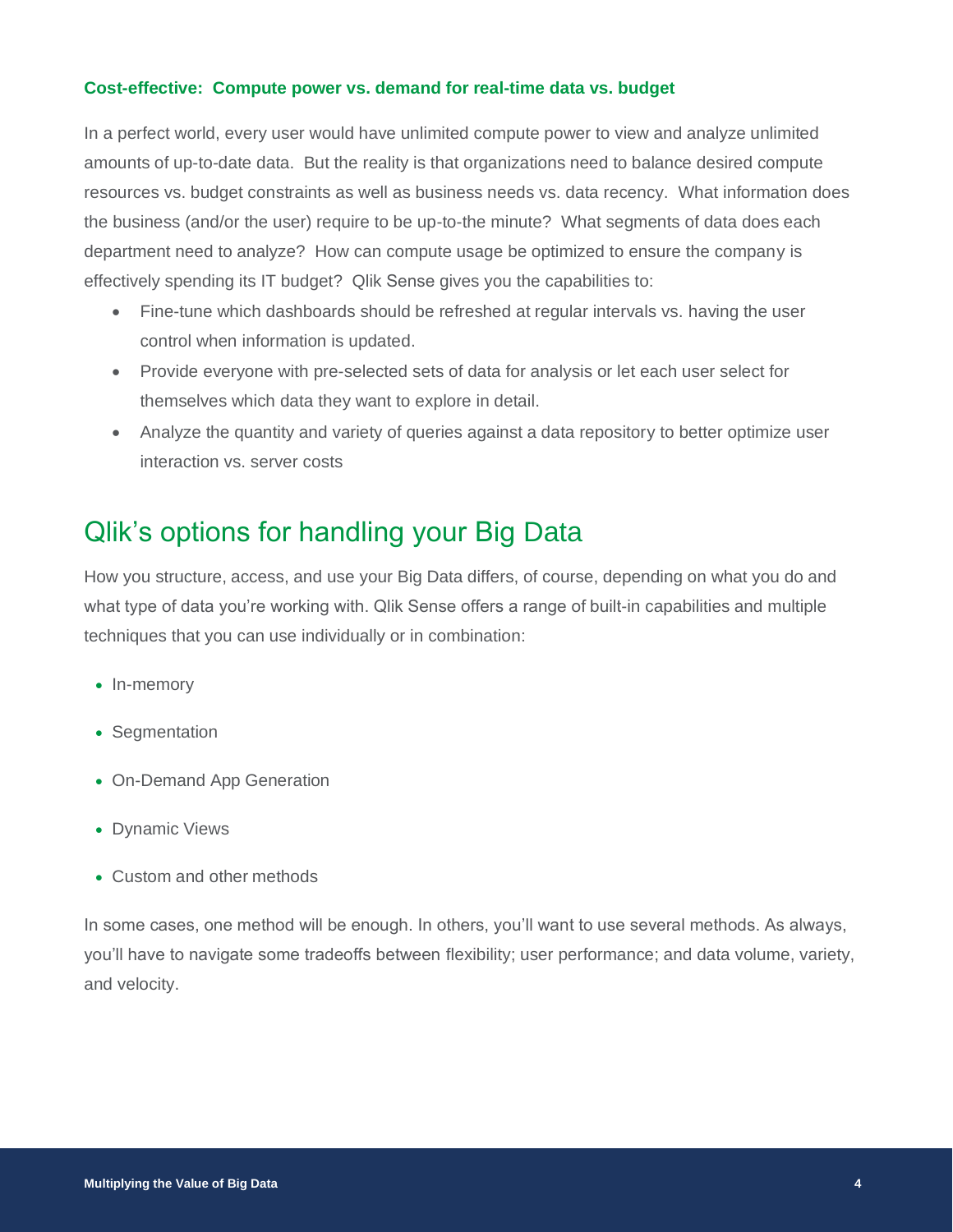## **In-memory**

The Qlik Associative Engine optimizes the speed of exploration by automatically compressing data to 10% of its original size and storing it on the server, not the local machine — giving you fast response rates even with millions of rows. For many Qlik customers, this capacity alone is enough to satisfy their Big Data requirements.

And because the memory on standard computer hardware continues to grow in size and decrease in price, Qlik can handle larger and larger volumes of data. For example, a single 512GB server can handle uncompressed data sets near 4TB in size. With Qlik's compression scheme, the more redundancy in the data values, the greater the compression.



Unlike technologies that simply "support" multi-processor hardware, the Client-Managed version of Qlik Sense Enterprise takes full advantage of all the power of multi-processor hardware. It distributes number-crunching across all available processor cores, maximizing performance. Qlik Sense Enterprise SaaS provides the option to have extended or dedicated capability that reserves extra resources just for apps that contain very large data sets.

## **Segmentation**

Segmentation is the process of dividing one Qlik application into multiple apps to optimize performance, security, scalability, and maintenance.

Users can segment data by region or department, or they can segment a small dashboard or summary app from another app containing the detailed data.

For example, say a retail company has a massive set of data, and they want to enable their executives, their business users, and a few power analysts to explore it. They can use segmentation to "break up" the data into chunks that serve those different groups. Each of these groups can use their app without the RAM and CPU required for the full version. And with Qlik, the segmented versions require almost no maintenance or overhead.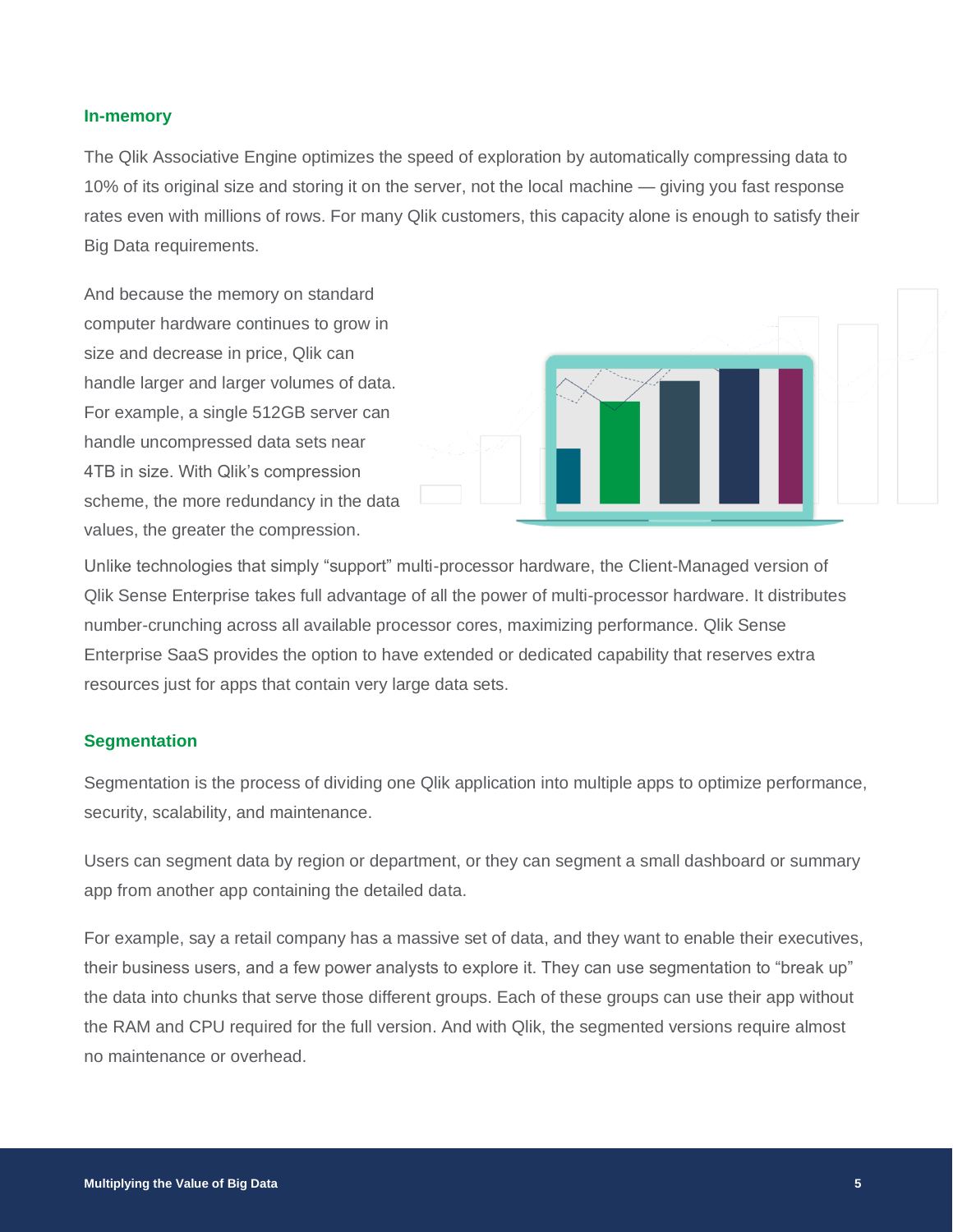## **On-Demand App Generation**

On-Demand App Generation (ODAG) is a function that automatically creates an analysis app when the user selects a "slice" of data.

The vast majority of users don't want to analyze the entire Big Data source, so they need a way to slice the data into relevant sections. Segmentation could work, but only if the user already knows what they need — and often, they don't. Plus, if different users want to look at different segments, the process becomes too cumbersome.

Segmentation also limits users' ability to explore freely in any direction. If they want to pivot to an area outside the selected segment, they'll have to start over with a new app.

ODAG solves both of those problems. First, the user works within a selection app, choosing from a "shopping list" of company-defined subsets like Time Period, Customer Segment, or Geography. This triggers the immediate creation of a detailed app containing the data selected. Within this detailed app, like any other Qlik app, the user can explore that data in any direction or even include other data sources. And since these apps are governed by the standard Qlik security rules, your administrator can control who can access the detailed data versus summary information.

With ODAG, users have the freedom to "fail fast," investigating different slices of the data source without having to develop a new app every time they pivot. At the same time, administrators can give users broad access to massive troves of Big Data, since only the requested slice is being managed inmemory at any time.

## **Dynamic Views**

Dynamic Views is the ability for users to have control over what and when data within a chart can be updated.

While users would always prefer to see the latest information related every data element, one needs to balance data source usage cost vs. system performance vs. business requirements. Qlik provides a hybrid approach where one can utilize the in-memory capabilities of the Associative Engine as well as deliver near real-time data directly from the source.

This capability in Qlik Sense is called Dynamic Views and it gives users the ability to refresh the data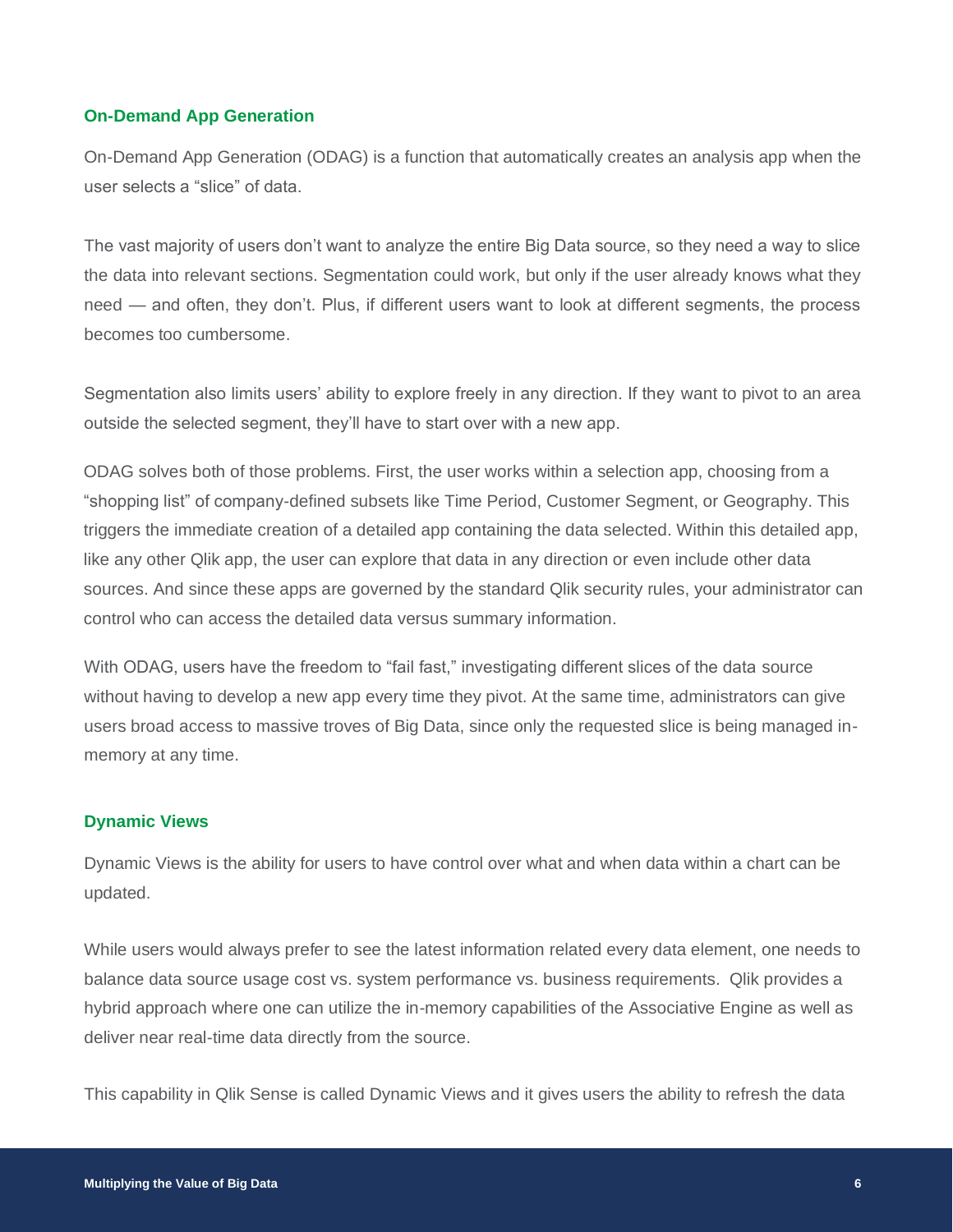within one or more charts on-demand. If there are multiple users of the same app, each user individually controls when the chart they see is updated. Dynamic Views will work with any kind of chart, including extensions, as well as with any data source that's connected to the app. And an app can contain both Dynamic Views and regular charts.

## **Custom and other methods**

When you take advantage of the 1700+ member Qlik partner network and our open APIs, you have even more options for working with your Big Data. For example, you could develop a custom app using the same APIs used by our ODAG apps, where user selections would trigger the creation of filtered data sets for analysis. The development of custom apps requires more advanced technical skills, but it gives you the freedom to precisely tailor the UI and functionality to your user's needs.

# <span id="page-7-0"></span>Big Data uses cases vs. Qlik options

There's no one right way to access and analyze your Big Data. The key is to understand what's driving the need to access big data. Take a close look at the use case along with related business requirements and data sources and then decide which method or combination of methods makes the most sense.

|                          | In-Memory                                                                                                                                                                             | Segmentation                                                                                                                  | On-Demand<br><b>App Generation</b>                                                                                          | <b>Dynamic Views</b>                                                                               | Custom & other<br>methods                                                                                                                                                                                |
|--------------------------|---------------------------------------------------------------------------------------------------------------------------------------------------------------------------------------|-------------------------------------------------------------------------------------------------------------------------------|-----------------------------------------------------------------------------------------------------------------------------|----------------------------------------------------------------------------------------------------|----------------------------------------------------------------------------------------------------------------------------------------------------------------------------------------------------------|
| <b>What It Does</b>      | Highly compresses data into<br>memory.                                                                                                                                                | Users move among<br>multiple related<br>segmented apps<br>(e.g. by region)                                                    | User selections trigger<br>the creation of a<br>related app for<br>analysis                                                 | Within a single app,<br>the user selects when<br>to refresh data within<br>one of more charts      | • Partner technology<br>• Custom-built app in<br>which user selections<br>trigger the generation of<br>a filtered data set for<br>analysis via Multiple<br>APIs in Olik Sense<br>• Other custom solution |
| <b>When To Use</b><br>It | • The compressed data<br>source fits into server<br>memory<br>• Only aggregated or<br>summary data is needed<br>• Only record-level detail<br>over a limited time<br>period is needed | A data source<br>that's too unwieldy<br>to be managed in<br>server memory and<br>can be split into<br>pre-defined<br>segments | A data source that's<br>too unwieldy to be<br>managed in server<br>memory and can't be<br>split into predefined<br>segments | Enable users to see<br>the latest information,<br>but without<br>overloading system<br>performance | When you want functionality<br>that goes beyond what the<br>other options offer                                                                                                                          |
| Data Volume              | 100's of millions to<br>billions of rows                                                                                                                                              | 100's of millions to<br>billions of rows per<br>segmented app                                                                 | Billions of rows                                                                                                            | <b>Billions of rows</b>                                                                            | Billions of rows                                                                                                                                                                                         |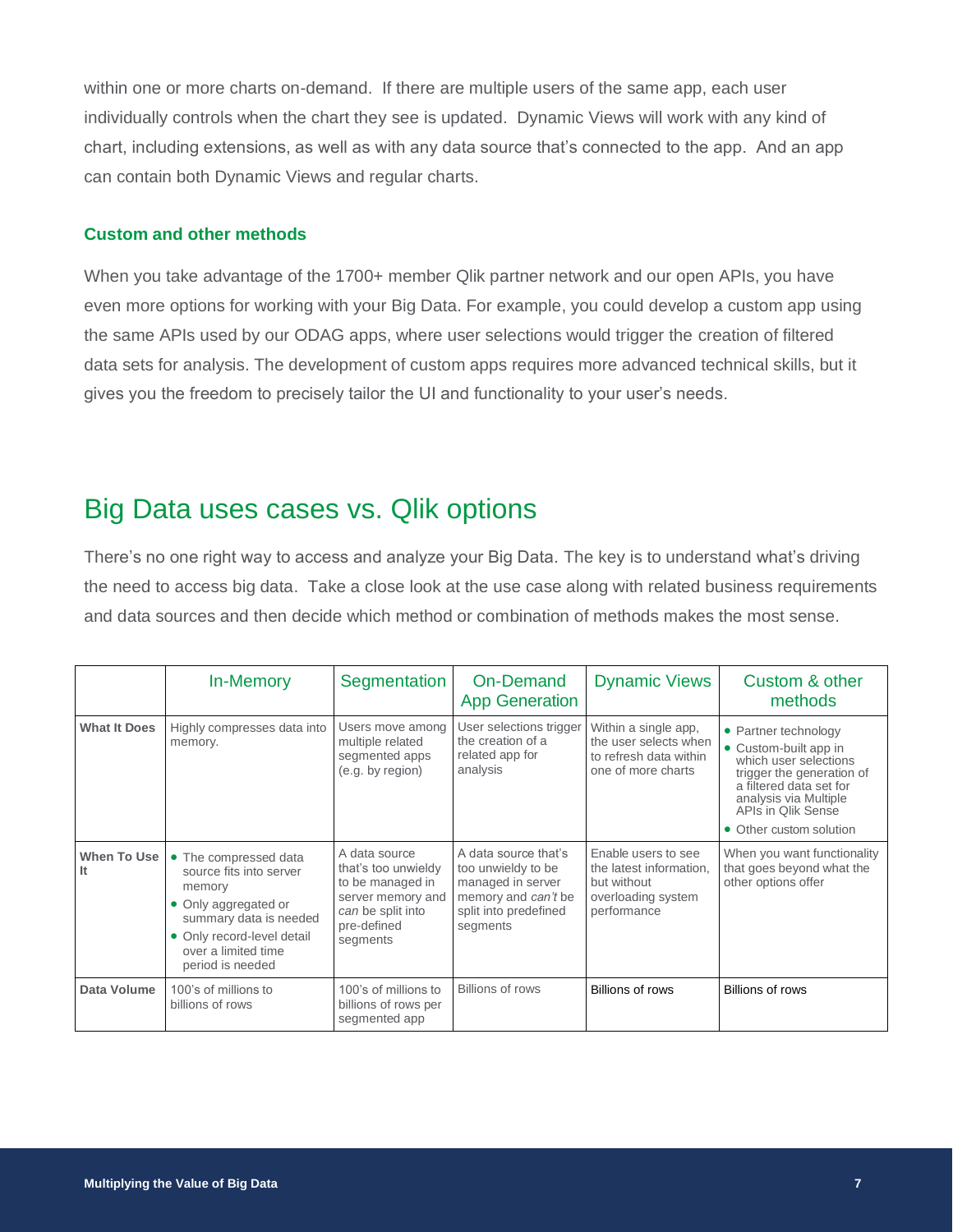# <span id="page-8-0"></span>Qlik Sense and Big Data connectivity

Qlik is an open platform, and it gives you a number of built-in and third-party options for connecting to Big Data repositories.

- **ODBC Connectivity.** Out-of-the-box, Qlik Sense includes drivers for connecting with Apache Hive, Cloudera Impala, Google BigQuery, and other software. You can also access other Big Data tools by combining the vendor's ODBC driver with Qlik's ODBC connectivity.
- **Data-source specific connectivity.** We've partnered with multiple vendors to be certified. Two examples: We're certified with Cloudera (Impala) and with SAP for their HANA ODBC driver.
- **Partner-developed connectivity.** A number of Qlik partners have developed additional connectors designed to work with data sources or applications that fall outside current Qlik connectivity.

# <span id="page-8-1"></span>Going the last mile with Big Data

Big Data analytics shares a common challenge with the telecom industry — the last mile.

Bringing telephone, cable, and Internet service to end points in customers' homes is expensive. Service providers have to fan out the network from the backbone, rolling out trucks, digging trenches, and installing lines. In some cases, providers pass high installation costs to the customer, or they neglect to go the last mile at all.

Today, most technology providers working on Big Data are focused on processing it — dealing with the backbone, not the last mile. They're not delivering analytics platforms that empower business users to make real discoveries with real business outcomes. That's what Qlik Sense does.

Qlik Sense gives every user the power to access Big Data, collaborate on it, use it in combination with traditional data sources, and explore it to make discoveries that make a difference. By doing so, Qlik is enabling businesses around the world to increase the value of their Big Data investment.